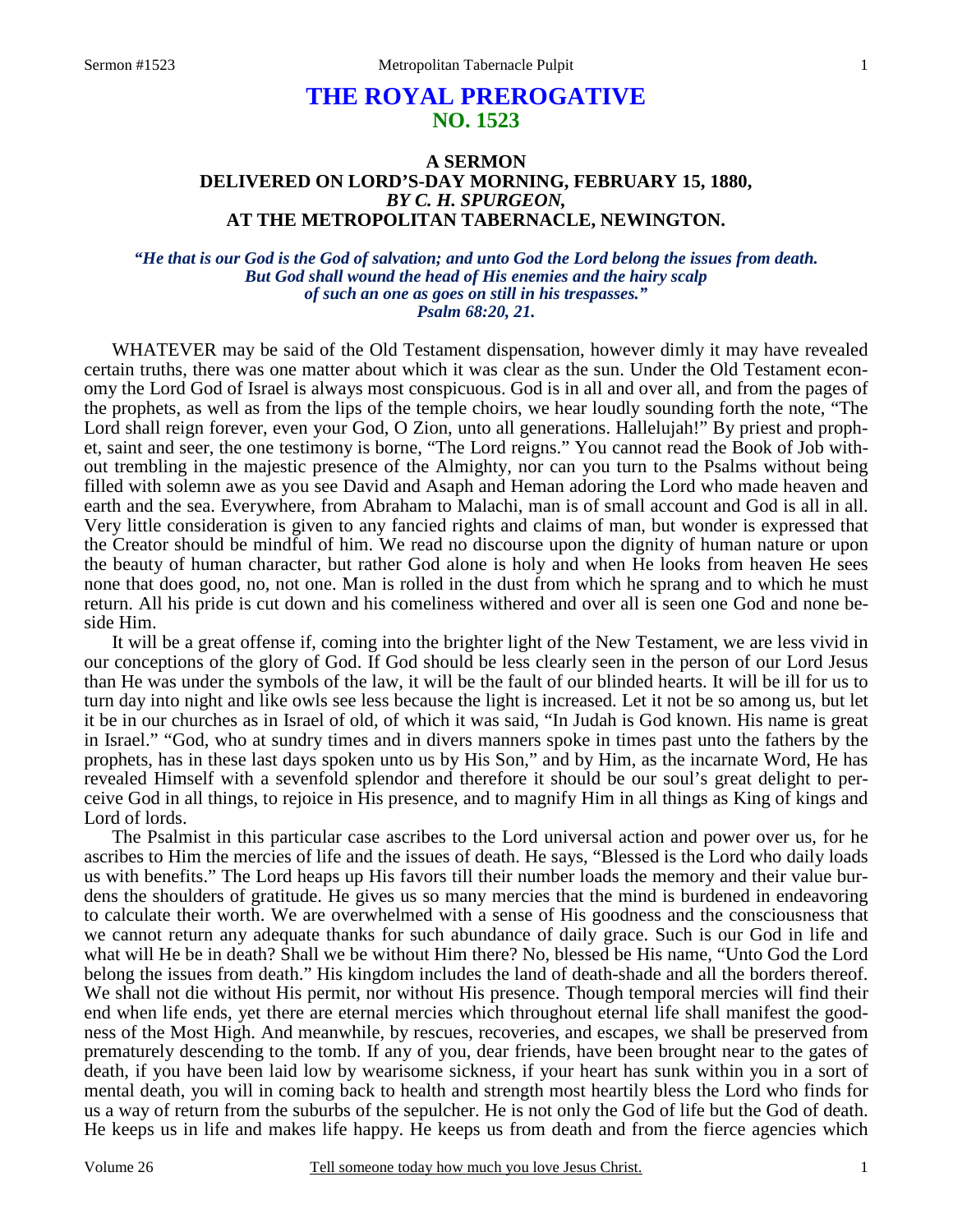wait to drag us to the grave. There are issues out of the dark border-land of sickness and peril and despair—and the Lord leads us by His own right hand to cause us to escape. Does He not say, "I will bring again from Bashan, I will bring My people again from the depths of the sea"? We must and we will praise Him for this with a new song.

 I gather from our text that death is in the hand of God, that escapes from death are manifestations of His divine power, and that He is to be praised for them.

 The outline of this morning's discourse, as indicated by the text, is just this—first, *the sovereign prerogative of God,* "To God the Lord belong the issues from death." Secondly, *the character of the sovereign* with whom this prerogative is lodged, "He that is our God is the God of salvation." And then, thirdly, *the solemn warning which this great sovereign gives* in reference to the exercise of His prerogative. Weighty are the words. May the Holy Spirit cause us to feel their power, "God shall wound the head of His enemies and the hairy scalp of such an one as goes on still in his trespasses."

**I.** First, then, with deep reverence, let us speak upon THE SOVEREIGN PREROGATIVE OF GOD—"Unto God the Lord belong the issues from death." Kings have been accustomed to keep the power of life and death in their own hands. The great King of kings, the sovereign Ruler and absolute Lord of all worlds reserves this to Himself—that He shall permit men to die or shall give them an issue or escape from death at His own good will and pleasure. He can alike create and destroy. He sends forth His Spirit and they are created and at His own pleasure He says, "Return, you children of men," and lo, they fall before Him like autumn's faded leaves.

 The prerogative of life or death belongs to God in a wide range of senses. First of all, as to natural life, we are all dependent upon His good pleasure. We shall not die until the time which He appoints, for the time of our death, like all our time, is in His hands. Our skirts may brush against the portals of the sepulcher and yet we shall pass the iron gate unharmed if the Lord is our guard. The wolves of disease will hunt us in vain until God shall permit them to overtake us. The most desperate enemies may waylay us, but no bullet shall find its billet in any heart unless the Lord allows it. Our life does not even depend upon the care of angels, nor can our death be compassed by the malice of devils. We are immortal till our work is done, immortal till the immortal King shall call us home to the land where we shall be immortal in a still higher sense. When we are most sick and most ready to faint into the grave, we need not despair of recovery, since the issues from death are in Almighty hands. "The Lord kills and makes alive: He brings down to the grave and brings up." When we have passed beyond the skill of the physician, we have not passed beyond the succor of our God, to whom belong the escapes from death.

 Spiritually, too, this prerogative is with God. We are by nature under the condemnation of the law on account of our sins and we are like criminals tried, convicted, sentenced, and left for death. It is for God, as the great Judge, to see the sentence executed or to issue a free pardon, according as He pleases. And He will have us know that it is upon His supreme pleasure that this matter depends. Over the head of a universe of sinners I hear this sentence thundering, "I will have mercy on whom I will have mercy and I will have compassion on whom I will have compassion." Shut up for death, as men are by reason of their sins, it rests with God to pardon whom He wills—none have any claim to His favor and it must be exercised upon mere prerogative, because He is the Lord God, merciful and gracious and He delights to pass by transgression and sin.

 So, too, does the Lord deliver His own believing people from those "deaths often" which make up their experience. Though we are in Christ Jesus delivered from death as a penalty, yet we often feel an inward death caused by the old nature which exercises a deadening influence within us. We feel the sentence of death in ourselves that we may not trust in ourselves, but in Jesus, in whom our life is hid. It may be that for a season our joys are dampened, our spiritual vigor is drained away, and we hardly know whether we have any spiritual life left within us. We become like the trees in winter, whose substance is in them but the sap ceases to flow and there is neither fruit nor leaf to betray the secret life within. We scarcely feel a spiritual emotion in these sad times and dare not write ourselves among the living in Zion. At such times the Lord can give us back the fullness of life. He can restore our soul from the pit of corruption and cause us not only to have life, but to have it more abundantly. The escapes from death are with the quickening Spirit and when our soul cleaves to the dust He can revive us again till we rejoice with unspeakable joy.

 As the climax of all, when we shall actually come to die and these bodies of ours shall descend into the remorseless grave, as probably they will—in the hands of our Redeeming Lord are the escapes from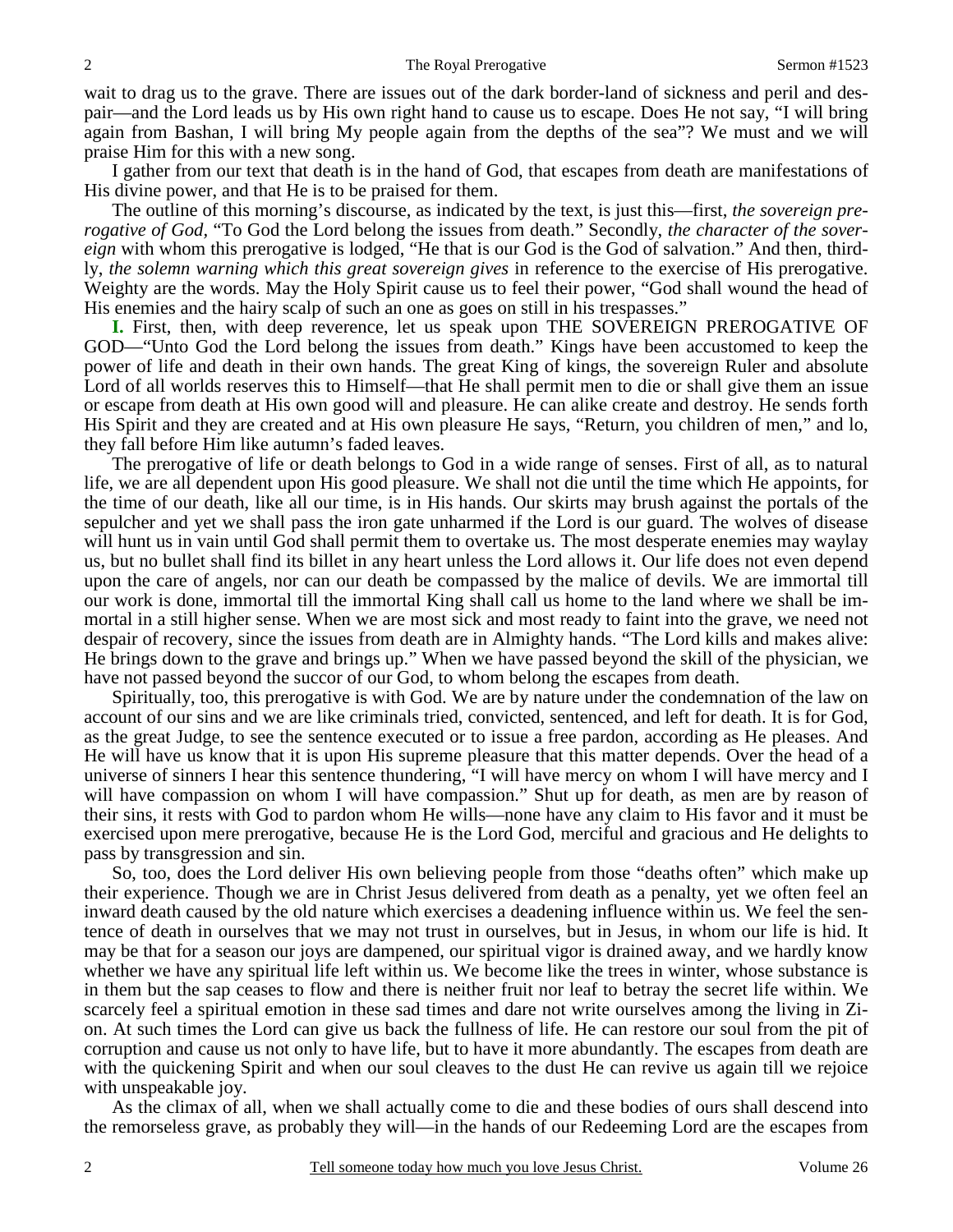### Sermon #1523 The Royal Prerogative 3

death. The archangel is even now waiting for the signal—one blast of his trumpet shall suffice to gather the chosen from all lands—from the east and from the west, from the south and from the north. Then death itself shall die away and the righteous shall arise—

## *"From beds of dust and silent clay To realms of everlasting day."*

"I am the resurrection and the life," says Christ, and He is both of these to all His people. Is He not life, for He says, "Whosoever lives and believes in Me shall never die"? Is He not resurrection, for He says, "He that believes in Me, though he were dead, yet shall he live"? That bright illustrious day in which the saints shall rise with their Lord will show how unto God the Lord belong the escapes from death.

 Our translation is a very happy one, because it bears so many renderings and includes not only escape from death, deliverance from condemnation, revival from spiritual death, and uplifting from deadly mental depression, but recovery from death's direct havoc by our being raised again from the tomb. In all these respects the Lord Jesus has the key of death—He opens and no man shuts—He shuts and no man opens.

 Concerning this prerogative we may say, first, that to God belongs *the right to exercise it*. This right springs, first, from His being our Creator. He says, "All souls are Mine." He has an absolute right to do with us as He pleases, seeing He has made us and not we ourselves. Men forget what they are and boast great things, but truly, they are but as clay on the potter's wheel and He can fashion them or can break them as He pleases. They don't think so, but He knows their thoughts that they are vain. Oh the dignity of man! What a theme for a sarcastic discourse! As the frog in the fable swelled itself till it burst asunder, so does man in his pride and envy against his Maker, who, nevertheless, sits upon the circle of the heavens and reckons men as though they were grasshoppers and regards whole nations of them as the small dust of the balance. The Lord's prerogative of creation is manifestly widened morally by our forfeiture of any consideration which might have arisen out of obedience and righteousness if we had possessed them. Our fault has involved forfeiture of the creature's claims, whatever they may have been. We are all tainted of high treason and we have each one been guilty of personal rebellion and therefore we have not the rights of citizens, but lie under sentence of condemnation. What says the infallible voice of God? "Cursed is everyone that continues not in all things that are written in the book of the law to do them." We have come under this curse—justice has pronounced us guilty and by nature we abide under condemnation. If, then, the Lord shall be pleased to deliver us from death, it rests with Him to do so, but we have no right to any such deliverance, nor can we urge any argument which would avail in the courts of justice for reversal of sentence or stay of execution. Before the bar of justice our case must go hard if we set up any plea of right. We shall be driven away with the disdain of the impartial Judge if we urge our suit upon that line. Our wisest course is to appeal to His mercy and to His sovereign grace, for there alone is our hope. Understand me clearly—if the Lord shall suffer us all to perish, we shall only receive our just deserts and we have not one of us a shade of claim upon His mercy—we are therefore absolutely in His hands and to Him belong the escapes from death.

 This right of God to save is further made manifest by the redemption of His people. It might have been said that God had no right to save if by saving He would abridge His justice, but now that He has laid help upon one that is mighty and His only-begotten Son has become a victim in our place—to magnify the law and make it honorable—the Lord God has an unquestionable right to deliver from death His own redeemed, for whom the Substitute has died. Our God saves His people in consistency with justice—no one can question His doing right even when He justifies the ungodly. His right and power over the escapes from death are, in the case of His own blood-bought ones, clear as the sun at noon-day and who shall dispute with Him?

 Our text, however, puts the prerogative upon the one sole ground of lordship and we prefer to come back to that. "Unto God *the Lord* belong the issues from death." It is a doctrine which is very unpalatable in these days, but one, nevertheless, which is to be held and taught—that God is an absolute sovereign and does as He wills. The words of Paul may not be suffered to sleep—"No, but O man, who are you that replies against God? Shall the thing formed say to Him that formed it, why have You made me thus?" The Lord cannot do amiss. His perfect nature is a law unto itself. In His case *Rex* is *Lex*—the King is the law. He is the source and fountain of all right, truth, rule, and order. Being absolutely perfect within Himself and comprehending all things, it is not possible for Him to do otherwise than right. He is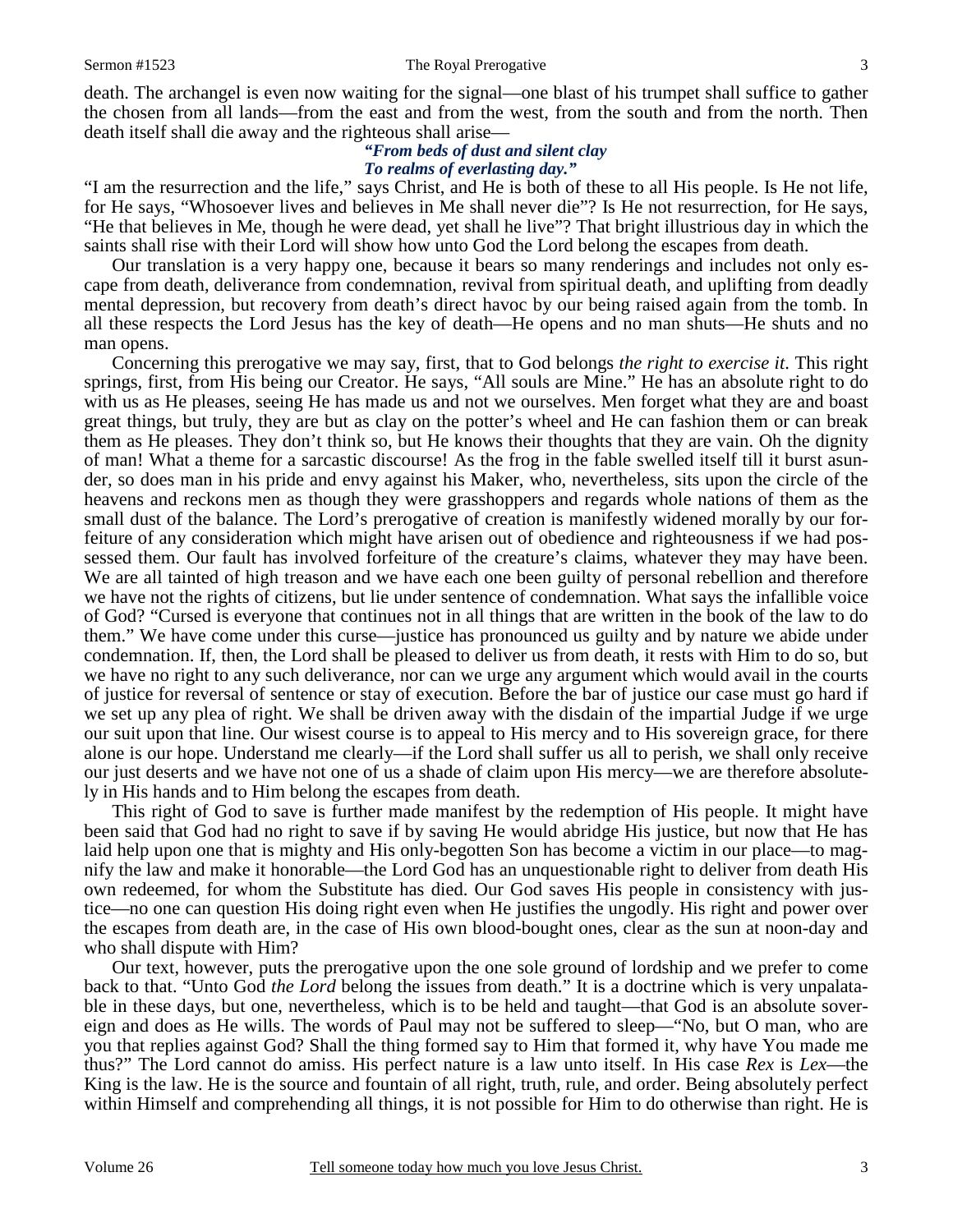goodness, truth and righteousness itself and therefore the prerogatives of His throne are not bound and to the Lord of heaven and earth belong the issues from death.

 Enough with regard to that matter of right. I go on to notice that *the Lord has the power of this prerogative.* With Him is the ability to deliver men from natural death. Jehovah Rophi is a Physician who is never baffled. Medicines may fail, but not the great Maker of all plants and herbs and useful drugs. Study and experience may be at a perplexed, but He who fashioned the human frame knows its most intricate parts and can soon correct its disorders. God can restore when a hundred diseases are upon us all at once. Take courage, you fainting ones and look up. Certainly, as to the soul, there is no case of man so far gone that God cannot find an issue out of its death. He can cast out seven devils and a legion of diabolical sins. To God the Lord belong the issues from death, however foul the sin and however forlorn the condition caused by transgression. He who raised Lazarus from the grave after four days can raise the most corrupt from the grave of their iniquities. O that awakened sinners would believe this!

 I remember reading of an aged minister who had for some years fallen into deep despondency. He gave up his pulpit and kept himself very much alone, always writing bitter things against himself. At last, when he was on his sick bed, a servant of God was sent to him who dealt wisely with him. This good man said to the despairing one, "Brother, do you believe that passage, 'He is able also to save them to the uttermost that come unto God by Him'?" "I believe it," he said, "with all my heart, but I am convinced"—here the other stopped him. "I do not ask what your convincements may be, nor what your feelings may be, but I come to say to you that the man who trusts that promise lives." This plain declaration of the gospel was made by the divine Comforter the means of supreme consolation to the despairing one. May it be equally useful to all those who hear it. He who can hang his soul's hope upon the infinite ability of Christ to save is a saved man. He that believes on Him has everlasting life. What a blessing this is! The devil may tell me that I can never escape out of deserved death and that I am shut up forever under the just results of my trespasses. My own conscience, knowing my undeservingness, may also condemn me a thousand times over, but unto God the Lord belong the escapes from death and He can and will pluck me from between the jaws of death since I believe in Him. He is able to bring up those whom He ordains to save even from the utmost depths of despair. The absolute right of God is supported by almighty power and thus His prerogative is made a matter of fact.

 Nor is this all—*the Lord has actually exercised this prerogative* in abundant cases. As to those issues from death which are seen in restoration from sickness, I need not remind you that these are plentiful enough. At times these have come in a miraculous form, as when Hezekiah had his life lengthened in answer to prayer and when many others were healed by the Savior and His apostles. Life has been preserved in a lion's den and in the belly of a fish in a fiery furnace and in the heart of the sea. Death has no arrow in his quiver which can hurt the man whom God ordains to live. Out of imminent peril the Lord still delivers in the ordinary course of providence and there are persons present this morning who are proofs of His interposing power. He has raised some of us from prostration of body and depression of spirit. He has rescued others from shipwreck and fire in very singular ways and here we are, living to praise God, as we do this day.

 God has exercised this prerogative spiritually. In what a myriad of cases has He delivered souls from death! Ask yon white-robed hosts in heaven, "Has not God displayed in you His sovereign power to save?" Ask many here below who have tasted that He is gracious and they will tell you, "He saved me." According to His mercy He has issued a free pardon, signed by His royal hand, saying, "Deliver him from going down into the pit, for I have found a ransom." Why His sovereignty has interposed to rescue us from death we cannot tell. We often ask, "Why was I made to hear His voice? How was it that I was to live?" But we are silent with grateful wonder and invent no answer. Divine will, backed by divine power, worked out the sovereign purpose of love, and here we are, saved from so great a death by love invincible.

 Yes, indeed, to God the Lord belong the issues from death. Come, then, brethren and sisters, *let Him have all the glory of it.* If you are alive after a long sickness, bless the Lord, who forgives all our iniquities, who heals all our diseases. If you are saved from condemnation this morning and know it, bless the Lord who accepts us in the Beloved. If you feel at this moment that the death of sin has no dominion over you, for the life of grace reigns within, then bless the Lord who has quickened you into newness of life. Glorify His name this day, who in love to your soul has delivered you from the pit of corruption and cast all your sins behind His back. Once more, if you have a glorious hope of a blessed resurrection and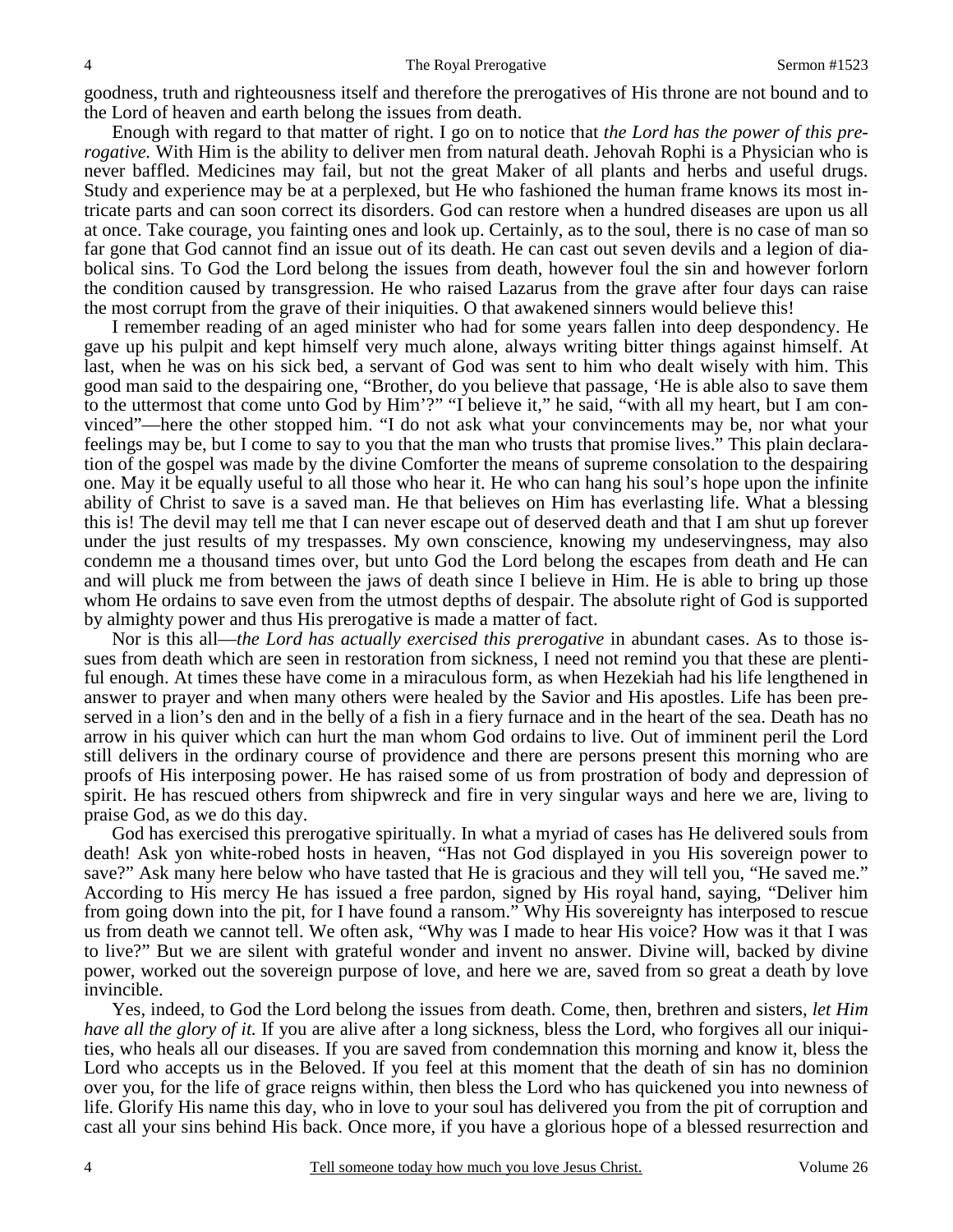#### Sermon #1523 The Royal Prerogative 5

feel that you can smile on death because God smiles on you, then bless the Lord who will raise you up at the last day. Your Redeemer lives and you shall live because He lives. Therefore clap your hands with holy glee. Bless the all-glorious name of Him to whom belong the issues or escapes from death.

**II.** Thus have I set forth the prerogative. And now, secondly, follow me with your thoughts while I show THE CHARACTER OF THE SOVEREIGN in whom that prerogative is vested. We cannot upon this earth exhibit much love to human princes who claim absolute dominion. Imperialism is not to our mind. Among the worst curses that have ever fallen upon mankind have been absolute monarchs nowadays men shake them off as Paul shook off the viper into the fire. The Lord grant we may see the last of all despotic dynasties, that the nations may be free. We cannot endure a tyrant and yet if we could have absolutely perfect despots, it might be the best possible form of government. Assuredly, the great and eternal God, who is King of kings and Lord of lords, is absolutely perfect and we may be well content to leave all prerogatives and vest all powers in His hands. He has never trampled on the rights of the lowest, nor forgotten the weakest. His foot does not needlessly crush a worm, nor does He beat down a fly in wantonness. He has never done a wrong, nor worked an injustice. *We* oppress each other, but the Judge of all oppresses none. The Lord is holy in all His ways and His mercy endures forever and the amplest prerogatives are safely lodged in such hands.

 Our text yet further tells us who it is in whose hands the issues of life and death are left, "He that is our God is the God of salvation." Sinner, your salvation rests with God, but do not therefore be discouraged, for that God with whom the matter rests is the God of salvation or of "salvations," for so the Hebrew has it. What do we mean by this?

 The Scripture signifies, first, *that salvation is the most glorious of all God's designs*. Since this world was made, the working out of salvation has run through its story like a silver thread. The Lord made the world and lit up moon and stars and set heaven, earth, and sea in order with His eye upon salvation in the whole arrangement. He has ruled all things by His supreme government with the same end. The great wheels of His providence have been revolving these six thousand years before the eyes of men and among them, and at their back, a hand has been always passing to conduct every movement to the ultimate issue which is the salvation of the covenanted ones. This is the object which is dearest to Jehovah's heart. He loves best to save. God was pleased with creation, but not as He is with redemption. When He made the heavens and the earth it was everyday work to Him, and He merely spoke and said, "It is good." But when He gave His Son to die to redeem His people and His elect were being saved, He did not speak with the prosaic brevity of creation, but He sang. Is it not written, "He shall rest in His love, He shall rejoice over you with singing"? Redemption is a matter which Jehovah sings about. Are you able to imagine what it must be for God to sing? For Father, Son, and Holy Spirit to burst forth into a joyous hymn over the work of salvation! This is because salvation is dearest to God's heart and in it His whole nature is most intensely engaged. Judgment is His strange work, but He delights in mercy. He has put forth many attributes in the accomplishment of other works, but in this He has laid out all His being. He is seen in this as mighty to save. Herein He has bared His arm. For this He has taken His Son out of His bosom. For this He has caused His Only-Begotten to be bruised and put to grief. Salvation is the eternal purpose of the inmost heart of God and by it His highest glory is revealed. This, then, is the God to whom belong the issues from death—the God whose grandest design is salvation. Sing unto His name and exult that the Lord reigns, even the Lord who is my strength and my song, who also has become my salvation.

 Ask you yet again what this means—"He that is our God is the God of salvation," and we remind you that *the most delightful works which the Lord has performed have been works of salvation*. To save our first parents at Eden's gate, and give them a promise of victory over the serpent, was joy to God. To house Noah in the ark was also His pleasure. The drowning of a guilty world was needful, but the saving of Noah was pleasant to the Lord our God. He destroyed the earth with His left hand, but with His right hand He shut in the only righteous ones He found. To save His people is ever His joy—He goes about it eagerly. He rode upon a cherub and did fly, yes, He did fly upon the wings of the wind when He came to deliver His chosen. What noise He makes about His saving work at the Red Sea! The whole Scripture is full of allusions to the great salvation out of Egyptian bondage and even in heaven they sing the song of Moses, the servant of God and the song of the Lamb. The Old Testament seems to ring with the note, "Sing unto the Lord for He has triumphed gloriously, the horse and his rider has He thrown into the sea." The Lord did greatly rejoice to make a way through the wilderness and a path through the deeps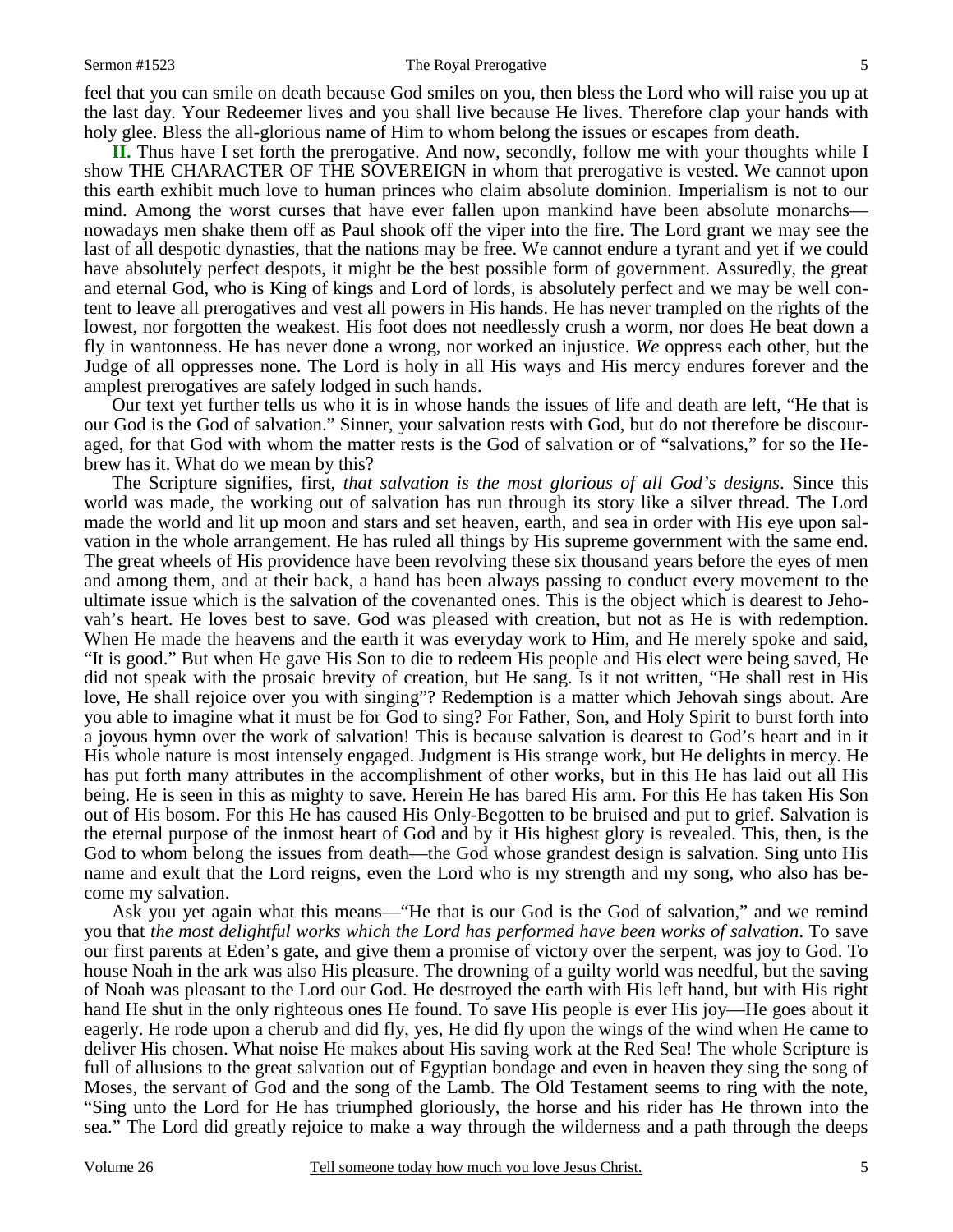for His own people that He might work salvation for them in the midst of the earth. Afterwards, in the Old Testament, how well they keep the records of salvations! They tell us of the kings that oppressed the people, but how lovingly they linger over the way in which God redeemed Israel from her adversaries. What a note of joy there is about Goliath slain and the son of Jesse bearing his gory head and Israel delivered from Philistia's vaunts! Well did they say, "He that is our God is the God of salvation." He takes delight in deeds of grace—these are His enjoyments. These are His recreations. He comes out in His royal robes and puts on His crown jewels when He rises to save His people and therefore His servants cry aloud, "O bless our God, you people, and make the voice of His praise to be heard; which holds our soul in life and suffers not our feet to be moved." This, then, is the God in whom is vested all sovereignty over the issues from death. He takes pleasure, not in the destruction, but in the salvation of the sons of men. Where could the prerogative be better laid up?

 "He that is our God is the God of salvation," also means that at this present time the God who is preached to us is the God of salvation. *We live at this moment under the dispensation of mercy*. The sword is sheathed, the scales of justice are put away. Those scales are not destroyed and that sword is not broken, nor even blunted, but for a while it slumbers in its scabbard. Today over all our heads is held out the silver scepter of eternal love. The angelic carol, first heard by shepherds at Bethlehem, lingers still in the upper air, if you have ears to hear it, "Glory to God in the highest and on earth peace, good will toward men." The mediatorial reign of Christ is that of multiplied salvations. "Come unto Me, all you that labor and are heavy laden and I will give you rest" is the saving proclamation of the reigning God. The God of the Christian age is the God of salvation. He is set forth before us as coming to seek and to save the lost. He dwells among us by His abiding Spirit, not as a Judge punishing criminals, but as a Father receiving His wandering children to His bosom and rejoicing over them as once dead but now alive again. God in Christ Jesus, our God and Savior Jesus Christ, is He who quickens whom He will and is ordained to give eternal life to as many as the Father has given Him. Where else could all power be more safely laid up?

 Once more, "He that is our God is the God of salvation" means this, that to His covenanted ones, *to those who can call Him, "our God," He is specially and emphatically the God of salvation*. There is no destruction for those who call Him, "our God," for, "There is therefore now no condemnation to them that are in Christ Jesus." Jesus came not to condemn the world, but that the world through Him might be saved. "This God is our God forever and ever. He will be"—our destroyer? No, "He will be our guide even unto death." This God is our sun and shield and He will give grace and glory. Now, mark well this fact—we who believingly call the Lord "our God" this morning will tell you that we are saved entirely through the sovereign grace of God and not through any natural betterness of our own, nor through anything that we have done to deserve His favor. It was because He looked upon us with pity and kindly regard when we were dead in sin that therefore we live. When we were lying in our blood and in our filthiness, He passed by in the time of love and He said to us, "Live." If He had passed by and left us to die, He would have been infinitely just in so doing, but His heart was otherwise inclined. He looked on us and said, "Live," and we lived and we bless His name that we are still living and praising His eternal and infinite mercy. He who says, "I kill and I make alive, I wound and I heal," is He who has quickened us, though we were dead in trespasses and sins. Surely, He who has exercised His prerogative so kindly towards us may be trusted to exercise it towards all who come to Him according to His gracious invitation. If there is any man who says, "I rejoice in the election of God, because, although He has saved me, He has left others to perish," I desire to have no sympathy with his spirit. My joy is of a far different kind, for I argue that He who saved such an unworthy one as I am will cast out none that come to Him by faith. His election is not narrow, for it comprehends a number that no man can number, yes, all that will believe in Jesus. He waits to be gracious and he that comes to Him, He will in no wise cast out. The wedding feast needs countless guests and every seat must be filled. We wish that all the human race would come and accept the provisions of infinite love and we are anxious to go into the highways and hedges and compel them to come in. We rejoice to know that if any man is shut out from Christ and hope, he shuts himself out, though at the same time we feel that if any man is shut in, he did not shut himself in, but undeserved grace worked out his salvation. Justice rules in condemnation, but grace reigns in salvation. In salvation we must ascribe all to grace, absolutely and unreservedly. There must be no stammering over this truth. Some begin to say grace, but they do not come out with the word—they stutter it into "free will." This will never do. This is not according to the teaching of Holy Scripture, nor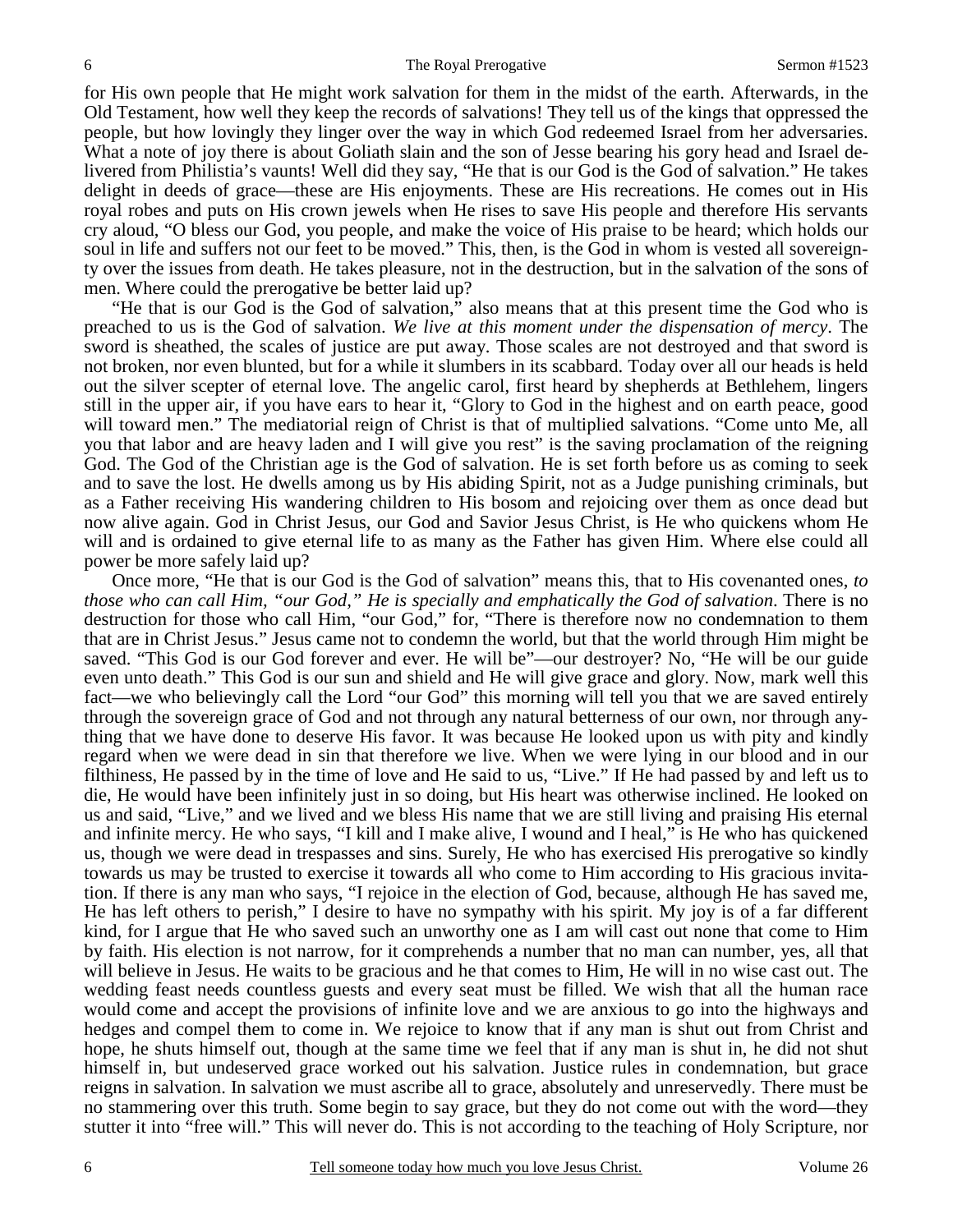#### Sermon #1523 The Royal Prerogative 7

is it in accordance with fact. If there is any man here who thinks that he has been saved as the result of his own will, apart from the powerful grace of God, let him throw his hat up and magnify himself forever. "Glory be to my own good disposition!" But as for me, I will fall at the foot of the throne of God and say, "Grace reigns through righteousness unto eternal life by Jesus Christ. Had You, O God, left me to my own free will, I had continued still to despise Your love and to reject Your mercy." Surely, all the people of God agree that this is the fact in their own case, however they may differ theoretically from the general statement.

 Yes, the prerogative of life and death is in good hands—it is in the hands of Him who is the God of our salvation and I beseech everyone here present who is not saved to be encouraged to bow before the throne of the great King and sue for mercy of Him who is so ready to save. Go home and try to merit salvation and you will waste your efforts. Go about to fit yourself for mercy and to fashion some good that may attract the regard of God and you will fool yourselves and insult the majesty of heaven, but come just as you are, all guilty, empty, meritless, and fall before the great King, whom you have so often provoked, and beseech Him of His infinite mercy to blot out your transgressions, to change your nature, and to make you His own and see if He will cast you away. Is it not written, "There is forgiveness with You, that You may be feared"? And again, "Him that comes to Me I will in no wise cast out." His throne is a throne of grace. Mercy is built up forever before Him. He is the Lord God, merciful and gracious, slow to anger and plenteous in mercy. Did ever a penitent sue for pardon at His sovereign feet to be rejected? Never, nor shall such a case happen while the earth remains. If you try to purchase His favor, you shall be refused. If you claim it as a right, you shall be rejected, but if you will come and accept salvation of the divine charity and receive it through the atonement of Christ Jesus, the Lord will find for you an escape from death. Hear the witness of Jeremiah and be encouraged to cast yourself before the Lord, "I called upon Your name, O Lord, out of the low dungeon. You have heard my voice. Hide not Your ear at my breathing, at my cry. You drew near in the day that I called upon You—You said, fear not. O Lord, You have pleaded the causes of my soul; You have redeemed my life."

**III.** Our last duty is to hear THE SOLEMN WARNING OF OUR SOVEREIGN LORD. A new god has been lately set up among men, the god of modern Christianity, the god of modern thought, a god made of honey or sugar of lead. He is all leniency, gentleness, mildness, and indifferent in the matter of sin. Justice is not in him, and as for the punishment of sin, he knows it not. The Old Testament, as you are no doubt made aware by the wise men of this world, takes a very harsh view of God and therefore modern wisdom sets it on one side. Indeed, one half the Word of God is out of date and turned to waste paper. Although our Lord Jesus did not come "to destroy the law or the prophets," but to fulfill them, yet the advanced thinkers of these enlightened times tell us that the idea of God in the Old Testament is a false one. We are to believe in a new god who does not care whether we do right or wrong, for by his arrangement all will come to the same end in the long run. There may be a little twisting about for awhile for some who are rather incorrigible, but it will all come right at last. Live as you like. Go and swear and drink. Go and oppress the nations and make bloody wars and act as you will. By jingo, you will be all right at last. This is roughly the modern creed which poisons all our literature. But let me say, by Jehovah, this shall not be as men dream. Jehovah, the Judge of all the earth, must do right. The God of Abraham and of Isaac and of Jacob is the God of our Lord and Savior Jesus Christ—the God of the whole earth shall He be called. He has not changed one whit in the stern integrity of His nature and He will by no means spare the guilty. Read, then, the last verse of our text and believe that it is as true today as when it was first written and that if Jesus Himself were here, the meek and lowly One would say it in tones of tearful solemnity, but He would utter it none the less, "God shall wound the head of His enemies and the hairy scalp of such an one as goes on still in his trespasses."

 It is clear from these words that God is not indifferent to human character. Our God knows His enemies. He does not mistake them for friends, nor treat them as such. He regards iniquity as a trespass and therefore He has not broken down the boundaries of law, nor the hedges of right—there are still trespasses and God perceives them and notes them down and such as go on in their trespasses are trying His longsuffering and provoking His justice. God sleeps not, neither does He wink at human sin, but calls upon all men everywhere to repent.

 And it is clear, too, that God has the power to smite those who rebel against Him. Dream not of natural laws which will screen the wicked, "He shall wound the head of His enemies." They may lift up those heads as high as they please, but they cannot be beyond the reach of His hand. He will not merely